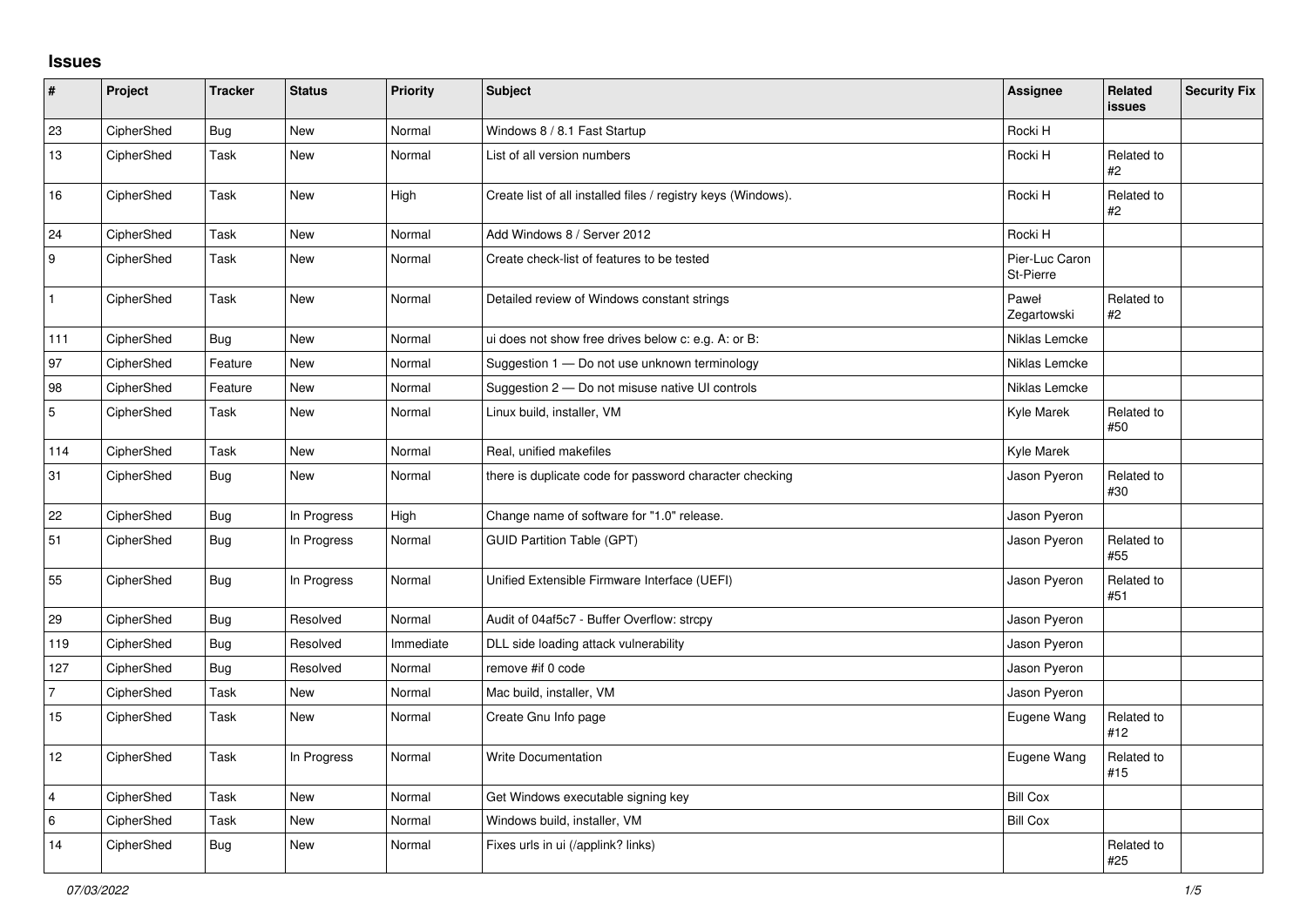| $\sharp$ | Project    | <b>Tracker</b> | <b>Status</b> | <b>Priority</b> | Subject                                                                                                                                    | <b>Assignee</b> | Related<br><b>issues</b> | <b>Security Fix</b> |
|----------|------------|----------------|---------------|-----------------|--------------------------------------------------------------------------------------------------------------------------------------------|-----------------|--------------------------|---------------------|
| 21       | CipherShed | <b>Bug</b>     | <b>New</b>    | High            | Method of mounting may be exploited                                                                                                        |                 |                          |                     |
| 26       | CipherShed | <b>Bug</b>     | <b>New</b>    | Normal          | Large External Drive Support on Mac (>512byte sector size)                                                                                 |                 |                          |                     |
| 37       | CipherShed | <b>Bug</b>     | New           | High            | Open Crypto Audit Project issues                                                                                                           |                 |                          |                     |
| 38       | CipherShed | Bug            | <b>New</b>    | High            | Weak Volume Header key derivation algorithm                                                                                                |                 | Blocked by<br>#49        |                     |
| 39       | CipherShed | <b>Bug</b>     | New           | High            | Sensitive information might be paged out from kernel stacks                                                                                |                 |                          |                     |
| 40       | CipherShed | <b>Bug</b>     | New           | High            | Multiple issues in the bootloader decompressor                                                                                             |                 |                          |                     |
| 41       | CipherShed | <b>Bug</b>     | New           | High            | Windows kernel driver uses memset() to clear sensitive data                                                                                |                 |                          |                     |
| 42       | CipherShed | <b>Bug</b>     | <b>New</b>    | High            | TC_IOCTL_GET_SYSTEM_DRIVE_DUMP_CONFIG kernel pointer disclosure                                                                            |                 |                          |                     |
| 43       | CipherShed | <b>Bug</b>     | <b>New</b>    | High            | IOCTL_DISK_VERIFY integer overflow                                                                                                         |                 |                          |                     |
| 44       | CipherShed | <b>Bug</b>     | New           | High            | TC_IOCTL_OPEN_TEST multiple issues                                                                                                         |                 |                          |                     |
| 45       | CipherShed | <b>Bug</b>     | New           | High            | MainThreadProc() integer overflow                                                                                                          |                 |                          |                     |
| 46       | CipherShed | <b>Bug</b>     | New           | High            | MountVolume() device check bypass                                                                                                          |                 |                          |                     |
| 47       | CipherShed | <b>Bug</b>     | New           | High            | GetWipePassCount() / WipeBuffer() can cause BSOD                                                                                           |                 |                          |                     |
| 48       | CipherShed | <b>Bug</b>     | New           | High            | EncryptDataUnits() lacks error handling                                                                                                    |                 |                          |                     |
| 56       | CipherShed | Bug            | New           | Low             | FreeBSD support                                                                                                                            |                 |                          |                     |
| 59       | CipherShed | <b>Bug</b>     | <b>New</b>    | Low             | optimized rescue disk                                                                                                                      |                 | Related to<br>#52        |                     |
| 63       | CipherShed | <b>Bug</b>     | New           | Normal          | 64 bit gui on 64 bit systems                                                                                                               |                 | Related to<br>#65        |                     |
| 71       | CipherShed | <b>Bug</b>     | <b>New</b>    | High            | passwords using non-ascii                                                                                                                  |                 |                          |                     |
| 72       | CipherShed | <b>Bug</b>     | New           | Normal          | The installation fails, but a message (from windows?) says it succeeds and asks if you want<br>to reboot                                   |                 |                          |                     |
| 73       | CipherShed | <b>Bug</b>     | <b>New</b>    | Normal          | Truecrypt icon showing in taskbar                                                                                                          |                 |                          |                     |
| 74       | CipherShed | <b>Bug</b>     | New           | Normal          | Hardcoded Build date in Help->About window                                                                                                 |                 |                          |                     |
| 76       | CipherShed | <b>Bug</b>     | New           | Normal          | MakeSelfExtractingPackage used in CI cannot have dialog boxes                                                                              |                 |                          |                     |
| 78       | CipherShed | <b>Bug</b>     | New           | Normal          | update the ciphershed.org website, automatically                                                                                           |                 |                          |                     |
| 80       | CipherShed | Bug            | New           | Low             | TEST CASE: ubuntu 14 GUI install                                                                                                           |                 |                          |                     |
| 83       | CipherShed | <b>Bug</b>     | New           | Normal          | deduplicate file names                                                                                                                     |                 |                          |                     |
| 84       | CipherShed | <b>Bug</b>     | New           | Normal          | wcsncpy is subject to buffer overflow                                                                                                      |                 |                          |                     |
| 85       | CipherShed | <b>Bug</b>     | New           | Normal          | Digcode.c is 9917 lines long, split it up                                                                                                  |                 |                          |                     |
| 88       | CipherShed | <b>Bug</b>     | New           | Normal          | smart card support for containers                                                                                                          |                 |                          |                     |
| 94       | CipherShed | <b>Bug</b>     | New           | High            | CipherShed Volume Creation Wizard: Encryption of Host Protected Area":"Encryption of Host<br>Protected Area" class #32770 not initialized? |                 |                          |                     |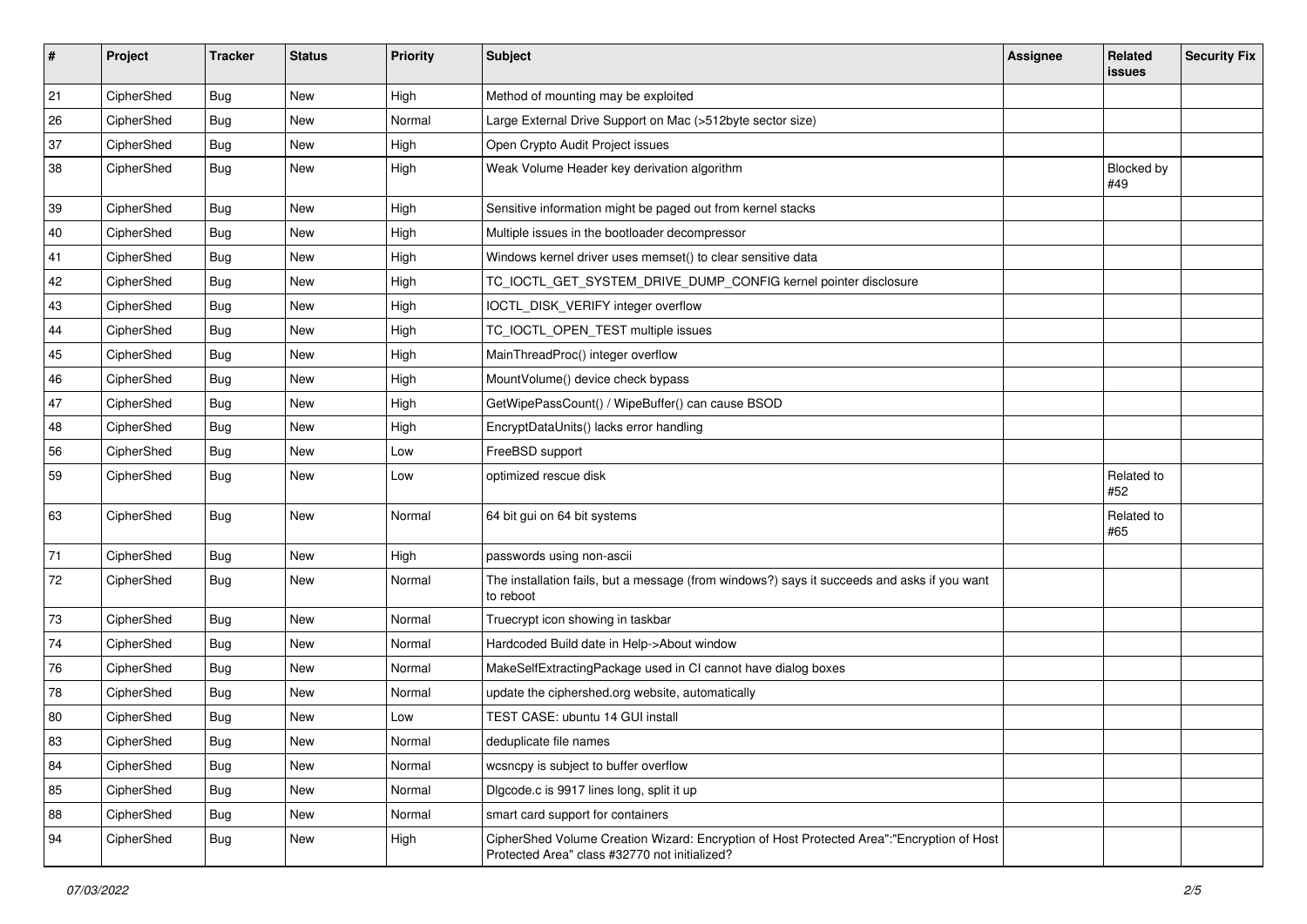| #   | Project    | <b>Tracker</b> | <b>Status</b> | <b>Priority</b> | Subject                                                                                                     | <b>Assignee</b> | Related<br><b>issues</b> | <b>Security Fix</b> |
|-----|------------|----------------|---------------|-----------------|-------------------------------------------------------------------------------------------------------------|-----------------|--------------------------|---------------------|
| 95  | CipherShed | <b>Bug</b>     | New           | Normal          | Platform/SystemException.h and Common/Exception.h define the same class/struct                              |                 |                          |                     |
| 116 | CipherShed | <b>Bug</b>     | New           | Normal          | create an option for private/global volume mounting                                                         |                 |                          |                     |
| 108 | CipherShed | Bug            | New           | Urgent          | Open Crypto Audit Project TrueCrypt CS-TC-2 - AES implementation susceptible to<br>cache-timing attacks     |                 |                          |                     |
| 118 | CipherShed | <b>Bug</b>     | <b>New</b>    | Normal          | upgrading truecrpyt fails if truecrypt is pinned to the taskbar                                             |                 |                          |                     |
| 107 | CipherShed | <b>Bug</b>     | New           | Immediate       | Open Crypto Audit Project TrueCrypt CS-TC-1 - CryptAcquireContext may silently fail in<br>unusual scenarios |                 |                          |                     |
| 109 | CipherShed | <b>Bug</b>     | New           | High            | Open Crypto Audit Project TrueCrypt CS-TC-3 - Keyfile mixing is not cryptographically sound                 |                 |                          |                     |
| 110 | CipherShed | <b>Bug</b>     | New           | High            | Open Crypto Audit Project TrueCrypt CS-TC-4 - Unauthenticated ciphertext in volume<br>headers               |                 |                          |                     |
| 123 | CipherShed | <b>Bug</b>     | <b>New</b>    | Normal          | losetup anomaly with OpenSUSE 13.1                                                                          |                 |                          |                     |
| 30  | CipherShed | <b>Bug</b>     | Resolved      | Normal          | Allowed character description is wrong                                                                      |                 | Related to<br>#31        |                     |
| 27  | CipherShed | <b>Bug</b>     | Resolved      | High            | Audit of 04af5c7 - Buffer Overflow: sprintf                                                                 |                 |                          |                     |
| 28  | CipherShed | <b>Bug</b>     | Resolved      | Normal          | Audit of 04af5c7 - Buffer Overflow: strcat                                                                  |                 |                          |                     |
| 49  | CipherShed | <b>Bug</b>     | Resolved      | High            | use a unit testing framework                                                                                |                 | Blocks #38               |                     |
| 77  | CipherShed | <b>Bug</b>     | Resolved      | High            | boot loader is too big, regression on ff4d0578aff9269fdb654a213c850ce576fafd0a                              |                 |                          |                     |
| 86  | CipherShed | <b>Bug</b>     | Resolved      | Normal          | Make ciphershed window titlebars different                                                                  |                 |                          |                     |
| 101 | CipherShed | <b>Bug</b>     | Resolved      | Normal          | boot loader password prompt takes 100% cpu in VM                                                            |                 |                          |                     |
| 105 | CipherShed | Bug            | Resolved      | Low             | Debian Jessie Complication Error: wx3.0                                                                     |                 |                          |                     |
| 112 | CipherShed | <b>Bug</b>     | Resolved      | Normal          | uninstall on windows does not list version info                                                             |                 |                          |                     |
| 113 | CipherShed | Bug            | Resolved      | Normal          | remove the donate screen from the installer                                                                 |                 |                          |                     |
| 117 | CipherShed | <b>Bug</b>     | Resolved      | High            | Failure to function when compiled with GCC 5                                                                |                 |                          |                     |
| 125 | CipherShed | <b>Bug</b>     | Resolved      | Normal          | Makefile for bootloader fails on case sensitive filesystem                                                  |                 |                          |                     |
| 104 | CipherShed | Bug            | Resolved      | Low             | wxgtk 2.9, CommandLineInterface, ambiguous overloaded function calls                                        |                 |                          |                     |
| 126 | CipherShed | Bug            | Resolved      | Normal          | VS launcher breaks if using multiple VS and the default is not the one for CS                               |                 |                          |                     |
| 115 | CipherShed | <b>Bug</b>     | Resolved      | High            | fails to build on stretch due to overloaded constructors                                                    |                 |                          |                     |
| 10  | CipherShed | Feature        | New           | Low             | Two-factor Pre-boot-authentication with USB stick and Password                                              |                 |                          |                     |
| 11  | CipherShed | Feature        | New           | LOW             | Cipher set enablement                                                                                       |                 |                          |                     |
| 32  | CipherShed | Feature        | New           | Normal          | truecrypt.ch ideas thread                                                                                   |                 |                          |                     |
| 33  | CipherShed | Feature        | New           | Normal          | windows comamnd line volume creation                                                                        |                 |                          |                     |
| 34  | CipherShed | Feature        | New           | Normal          | windows mount point support                                                                                 |                 | Related to<br>#60        |                     |
| 36  | CipherShed | Feature        | New           | Normal          | support multiple actors to open an encrypted volume                                                         |                 |                          |                     |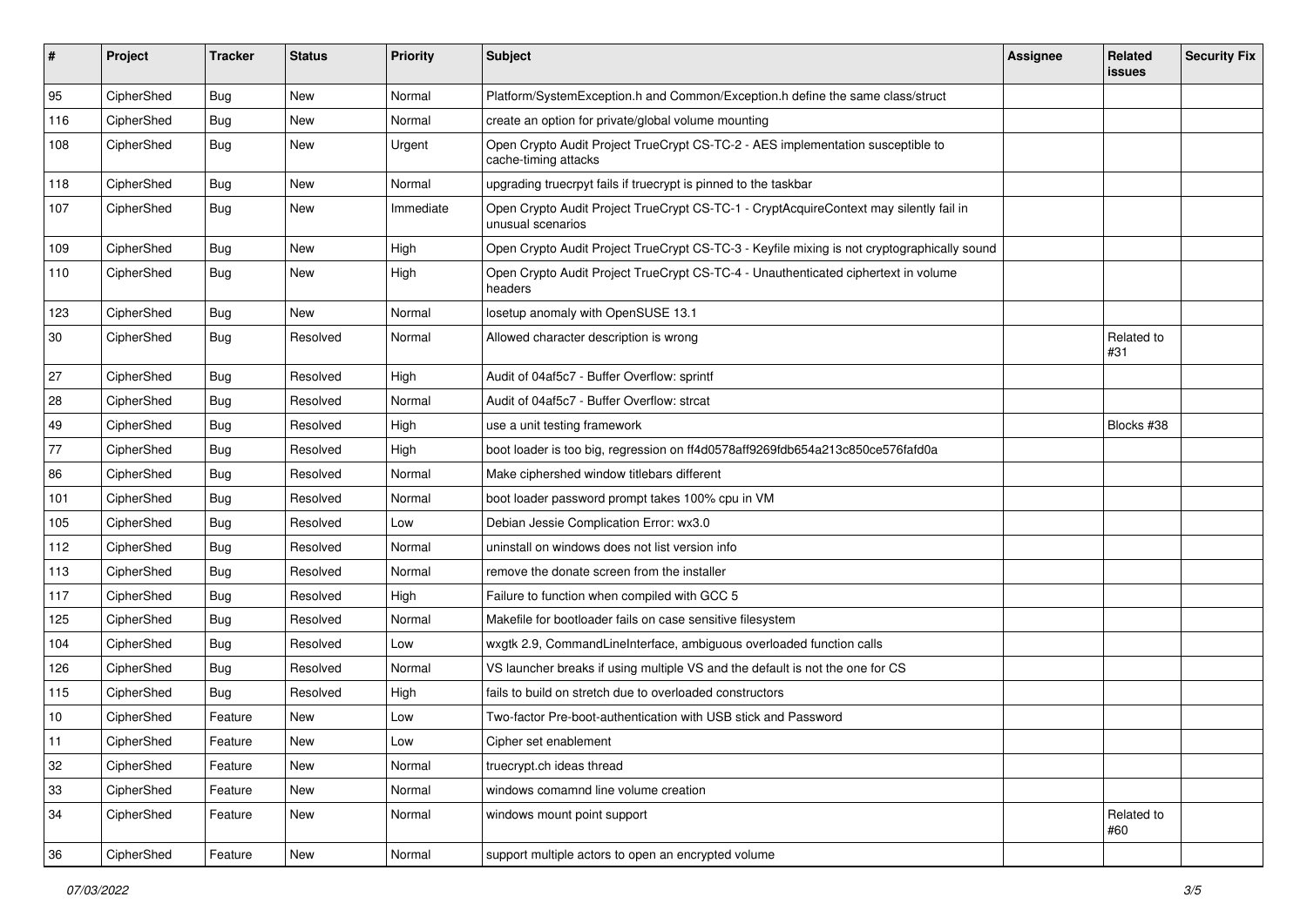| $\vert$ # | Project    | <b>Tracker</b> | <b>Status</b> | Priority | <b>Subject</b>                                                                                | <b>Assignee</b> | Related<br><b>issues</b> | <b>Security Fix</b> |
|-----------|------------|----------------|---------------|----------|-----------------------------------------------------------------------------------------------|-----------------|--------------------------|---------------------|
| 50        | CipherShed | Feature        | New           | Normal   | Linux FDE                                                                                     |                 | Related to<br>#5         |                     |
| 52        | CipherShed | Feature        | <b>New</b>    | Low      | recovery utility & tools                                                                      |                 | Related to<br>#59        |                     |
| 53        | CipherShed | Feature        | <b>New</b>    | Low      | Portable / non-admin volume browser                                                           |                 |                          |                     |
| 54        | CipherShed | Feature        | <b>New</b>    | Low      | Self Destruct Password                                                                        |                 |                          |                     |
| 57        | CipherShed | Feature        | <b>New</b>    | Normal   | Skein support                                                                                 |                 |                          |                     |
| 58        | CipherShed | Feature        | New           | Low      | Tablet / Touch screen / non-keyboard boot support                                             |                 |                          |                     |
| 60        | CipherShed | Feature        | New           | Normal   | Enhanced UX - shell extension for container management                                        |                 | Related to<br>#34        |                     |
| 61        | CipherShed | Feature        | <b>New</b>    | Normal   | optionally support TPM                                                                        |                 |                          |                     |
| 62        | CipherShed | Feature        | <b>New</b>    | Normal   | Administrative Configuration for Enterprise IT                                                |                 |                          |                     |
| 65        | CipherShed | Feature        | New           | Normal   | pure 64 bit version for windows                                                               |                 | Related to<br>#63        |                     |
| 66        | CipherShed | Feature        | New           | Normal   | provide robust API for usermode interaction with kernel driver                                |                 |                          |                     |
| 67        | CipherShed | Feature        | <b>New</b>    | Normal   | print a backup                                                                                |                 |                          |                     |
| 69        | CipherShed | Feature        | New           | Low      | integration test: mounting and sharing volumes                                                |                 |                          |                     |
| $70\,$    | CipherShed | Feature        | New           | Normal   | track git info in build                                                                       |                 |                          |                     |
| 75        | CipherShed | Feature        | New           | Low      | code coverage - ConvertUTF.c                                                                  |                 |                          |                     |
| 79        | CipherShed | Feature        | New           | Low      | document a list of file systems compatible with Hidden Volume usage                           |                 |                          |                     |
| 81        | CipherShed | Feature        | New           | Normal   | Decrypt System drive via commandline                                                          |                 |                          |                     |
| 82        | CipherShed | Feature        | <b>New</b>    | Normal   | add sparse file detection to non-windows versions                                             |                 |                          |                     |
| 87        | CipherShed | Feature        | <b>New</b>    | Low      | support multiple hidden volumes                                                               |                 |                          |                     |
| 89        | CipherShed | Feature        | <b>New</b>    | Normal   | Support the Common Criteria Collaborative Protection Profile for Full Disk Encryption         |                 |                          |                     |
| 90        | CipherShed | Feature        | <b>New</b>    | Normal   | cipher setting preference file                                                                |                 |                          |                     |
| 91        | CipherShed | Feature        | New           | Normal   | use linked libraries in kernel driver to isolate logical units and later support plugins      |                 |                          |                     |
| 92        | CipherShed | Feature        | New           | Normal   | allow change of cipher/key on encrypted container without decrypting                          |                 |                          |                     |
| 93        | CipherShed | Feature        | New           | Normal   | support "quick" encrypt for new media (especially flash/SSD)                                  |                 |                          |                     |
| 96        | CipherShed | Feature        | <b>New</b>    | Normal   | installer to incorporate a post-installation quick-start wizard                               |                 |                          |                     |
| 102       | CipherShed | Feature        | New           | Normal   | support for serial console in bootloader                                                      |                 |                          |                     |
| 99        | CipherShed | Feature        | <b>New</b>    | Normal   | Suggestion 3-Separate required and optional input parameters                                  |                 |                          |                     |
| 100       | CipherShed | Feature        | New           | Normal   | Suggestion 4-Display the consequences of an action immediately (Immediacy of<br>consequences) |                 |                          |                     |